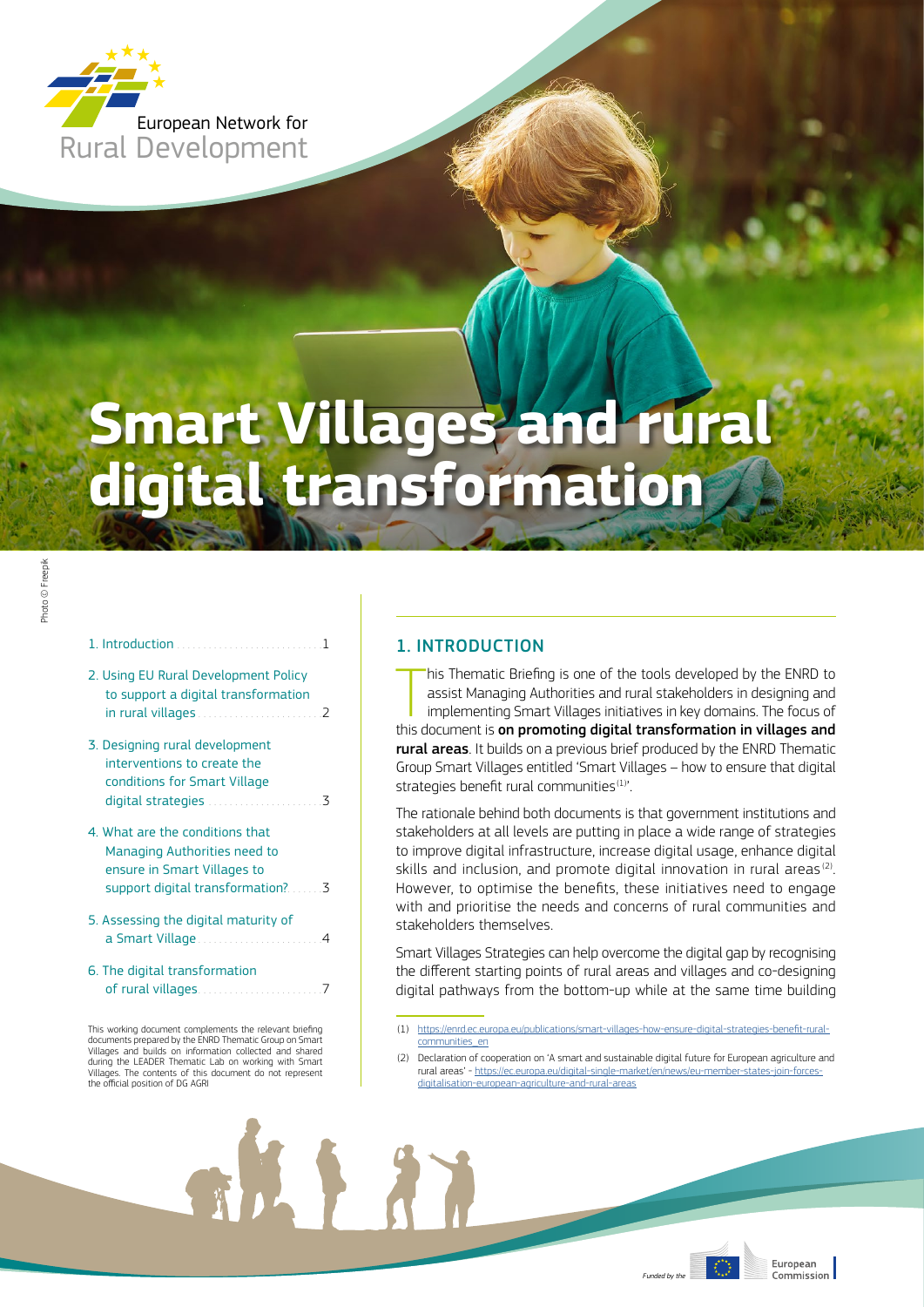<span id="page-1-0"></span>bridges with the essential top-down strategies. The long-term aim of Smart Villages Strategies is not just to catch up with urban areas and bridge the digital divide, but also to build partnerships with cities and rural communities. This can encourage rural areas to progress through the various stages of a genuine digital transformation – from digital isolation to connection, and to becoming digital players in their own right.

This Thematic Briefing is targeted firstly at Managing Authorities and other institutional actors involved in preparing the future CAP Strategic Plans (CSP) and other relevant rural

development policies. The aim here is to highlight the factors and conditions necessary to ensure that support frameworks for Smart Villages help rural communities engage in a process of digital transformation, whatever their starting point, and become digital innovators as well as creators of economic, social and environmental value.

As Smart Villages Strategies are, by definition, driven by rural communities themselves, this brief also identifies some of the key stages and steps that local actors can take, and provides links to key sources of information and inspiring examples.

# 2. USING EU RURAL DEVELOPMENT POLICY TO SUPPORT A DIGITAL TRANSFORMATION IN RURAL VILLAGES

The Commission's proposal for a Regulation on<br>
<u>CAP Strategic Plans</u><sup>(3)</sup> provides an opportunity to<br>
progress towards digital transformation by including<br>
a cross-cutting objective for the 'fostering and sharing of he Commission's proposal for a Regulation on [CAP Strategic Plans](https://eur-lex.europa.eu/legal-content/EN/TXT/?uri=COM%3A2018%3A392%3AFIN)<sup>(3)</sup> provides an opportunity to progress towards digital transformation by including knowledge, innovation and digitalisation in agriculture and rural areas, and encouraging their uptake'. Each CAP Strategic Plan should contain: *"A description of the strategy for the development of digital technologies in agriculture and rural areas and for the use of these technologies to improve the effectiveness of the CAP Strategic Plan Interventions"*.

To achieve the maximum impact through their CAP Strategic Plans, Member States could follow a series of steps as outlined below $(4)$ :

Smart Villages Strategies can ensure that the digital needs, priorities and capacities of rural inhabitants are addressed at a local level and help to link these grass-root-level action with broader national and regional strategies for digitalisation. Within the CAP Strategic Plan, the needs and opportunities for digitalisation of different types of villages and rural areas can be reflected in the SWOT and needs analysis. To do this, some Member States can draw on detailed statistics. However, it is usually necessary to gather and incorporate the views and insights of local stakeholders early in the programming process and ensure that the diverse 'digital' contexts and needs of villages are taken into account in the prioritisation of needs.(5)

## POSSIBLE STEPS FOR ADDRESSING THE DIGITALISATION IN RURAL AREAS IN THE CAP STRATEGIC PLANS

- Map the existing landscape of policy support for the digitalisation of rural areas in your country or region<sup>(5)</sup>.
- **•** Identify the opportunities and needs for using digitisation as an enabler to achieve as many of the nine specific CAP [objectives \(https://enrd.ec.europa.eu/sites/enrd/files/tg6\\_smart-villages\\_eu\\_jasinska-ostergard.pdf\)](https://enrd.ec.europa.eu/sites/enrd/files/tg6_smart-villages_eu_jasinska-ostergard.pdf) – through the SWOT analyses.
- **•** Define the priorities for the relevant types of interventions available in the CAP Strategic Plan to meet the needs identified under these objectives, for example:
	- **-** Investments in small scale infrastructure and local services to overcome problems such as the last mile connections;
	- **-** Knowledge exchange and information for training, advice and overcoming the digital skills gap and tackling inclusion (social and economic);
	- **-** Cooperation including LEADER for getting stakeholders together, capacity building, feasibility studies, pilots and digital hubs.
- Set targets, allocate budgets and design and implement the necessary interventions.

<sup>(3)</sup> <https://eur-lex.europa.eu/legal-content/EN/TXT/?uri=COM%3A2018%3A392%3AFIN>

<sup>(4)</sup> These steps were proposed by several Managing Authorities and other stakeholders in a workshop at an EIP-Agri Seminar on Multilevel Strategies for Digitising Agriculture and Rural Areas held in Antwerp on 12 December 2018.

<sup>(5)</sup> To optimise the value and complementarity of these investments a thorough mapping needs to take place. This mapping must include all existing and planned infrastructure and service development supported through the ERDF and other European, national and local public or private investment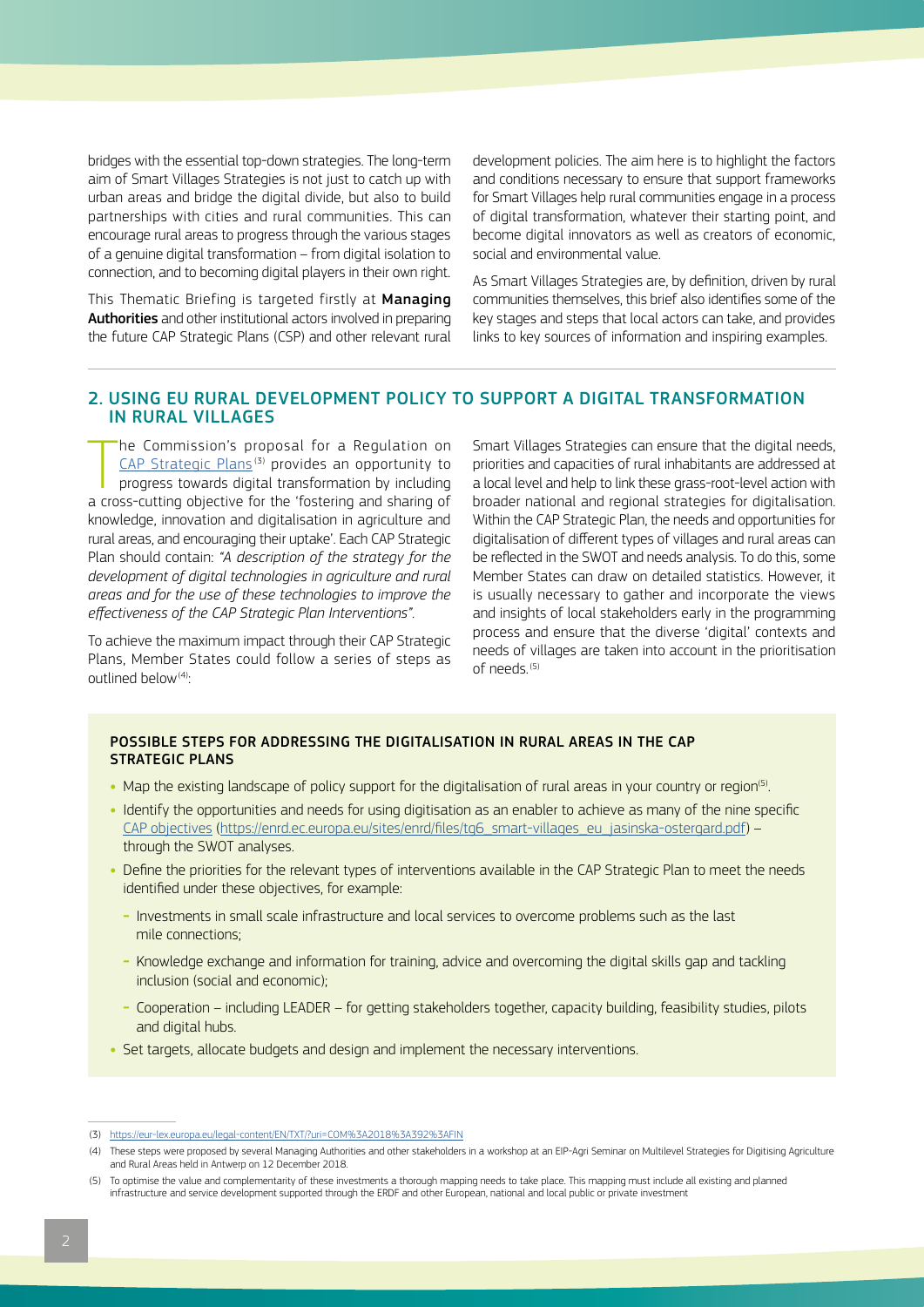# <span id="page-2-0"></span>3. DESIGNING RURAL DEVELOPMENT INTERVENTIONS TO CREATE THE CONDITIONS FOR SMART VILLAGE DIGITAL STRATEGIES

**PERECE IS NOTE THE ASSEM STATES IN STATE STATES** for Smart Villages<sup>(6)</sup> have shown that several measures in the current Rural Development Programmes (RDPs), as well as types of interventions foreseen in the future CAP St revious briefings produced by the ENRD Thematic Group on Smart Villages<sup>(6)</sup> have shown that several measures in the current Rural Development Programmes (RDPs), as well Plans, can be used to support Smart Villages Strategies<sup>(7)</sup> together with those which focus on digitalisation. These include LEADER/CLLD and other forms of cooperation, knowledge transfer and community and private investment. While these cannot on their own solve the underlying challenges of rural digitalisation, they can play several key roles:

**•** Through a Smart Villages approach, LEADER and other forms of support for cooperation can bring together

local, regional and national stakeholders to develop a community vision, with social and business cases for the solutions identified;

- **•** They can be used to test new or alternative solutions and to invest in small-scale but vital last mile digital connections. In turn, this can create the conditions for levering in or complementing further public and private funding;
- **•** Finally, it is essential that these interventions are aligned with and leverage in further investments supported by the EU Cohesion Policy, the Digital Europe Programme, Horizon Europe and national programmes supporting broader digital strategies.

## 4. WHAT ARE THE CONDITIONS THAT MANAGING AUTHORITIES NEED TO ENSURE IN SMART VILLAGES TO SUPPORT DIGITAL TRANSFORMATION?

Igital, economic and social transformation throughout<br>
Europe is increasing the pressure on villages and their<br>
citizens, businesses and public bodies to innovate and to<br>
about continuously. They cannot just sit body and w Europe is increasing the pressure on villages and their adapt continuously. They cannot just sit back and wait for digital solutions to come to them. They need to become 'Smart' players in their own digital transformation. Managing Authorities need to ensure that several conditions are in place throughout their territory to support villages in their digital transformation. These conditions need to be assessed when developing interventions for supporting Smart Villages:

- **1.** Access to connectivity to fast internet need to be ensured. However, to realise their potential, Smart Villages need to combine access to 'hard' infrastructure with the development of other essential 'soft' capacities and skills;
- **2.** Mechanisms for involving local stakeholders in the identification of digital needs and in the co-creation of digital solutions need to be in place. The adoption



Photo © Freepik hoto © Freepik

and spread of digital technologies will only take place if local stakeholders recognise their usefulness and have the skills and competences to apply them. This starts by carrying out a needs and competence analysis with residents, public players and businesses, and jointly developing a digitalisation roadmap. The roadmap will generally start with digital literacy and inclusion, intended to equip stakeholders with the appropriate digital information, followed by skills and competences to access existing or planned digital infrastructure, understand and use the resulting services and finally contribute to the co-design of new services and actions;

- **3.** Villages must have access to intermediaries, brokers and 'spaces' to support a digital transition. Digital hubs, fab-labs, co-working spaces, living labs and other intermediate bodies can help to develop local capacity to innovate. With their support, villages can create and contribute to new smart products and services designed to benefit rural communities and their stakeholders;
- **4.** Cooperation with other digital players in wider regional and national ecosystems need to be supported. Digital innovations are largely driven by major corporations, research institutions and large metropolitan areas and usually require scale. Rural communities find themselves working within a complex public innovation ecosystem of different territorial and sectoral strategies and players. Each Smart Village must be realistic and position itself within these digitalisation systems according to its level of digital maturity (see below) and build alliances and cooperate with local

(7) [https://enrd.ec.europa.eu/publications/smart-villages-how-support-smart-villages-strategies-which-effectively-empower-rural\\_en](https://enrd.ec.europa.eu/publications/smart-villages-how-support-smart-villages-strategies-which-effectively-empower-rural_en)

<sup>(6)</sup> See Smart Villages toolkit: [https://enrd.ec.europa.eu/smart-and-competitive-rural-areas/smart-villages/smart-villages-portal/smart-villages-toolkit\\_en](https://enrd.ec.europa.eu/smart-and-competitive-rural-areas/smart-villages/smart-villages-portal/smart-villages-toolkit_en)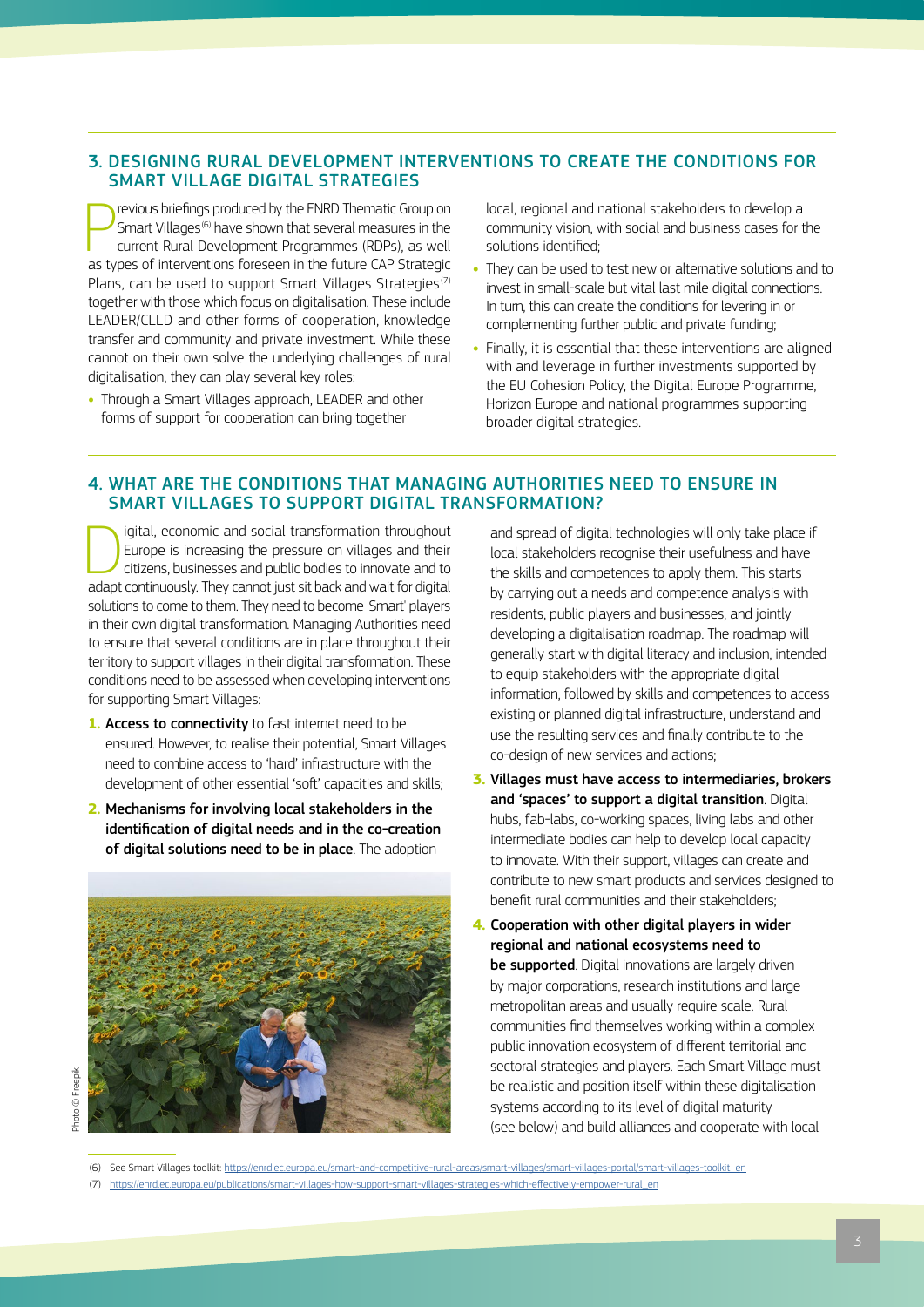<span id="page-3-0"></span>and national political, social and economic structures. A first step is to map out policy competences and players. This will help the locals understand where responsibility lies for each thematic or policy area and the mechanisms that allow them to influence policy and practice.

Managing Authorities need to be aware that each village will have different capacities and readiness to start on the digital transformation pathway. Therefore, each village's 'digital maturity' will need to be factored into the interventions to support the Smart Villages by taking this into account in the selection procedures and criteria.

# 5. ASSESSING THE DIGITAL MATURITY OF A SMART VILLAGE

When designing their support framework for Smart<br>
Villages, Managing Authorities need to consider,<br>
among other things, the selection criteria and<br>
procedures they will use for selection Smart Villages Villages, Managing Authorities need to consider, procedures they will use for selecting Smart Villages Strategies. In the case of Smart Village Strategies targeted at digitalisation, the support framework should not only take into account the digital needs and opportunities of the villages, but also their digital maturity or capacity to successfully implement their proposed strategy. This can be assessed in two ways

Firstly, the usual method is to assess the **level and quality** of their digital resources. Secondly, several networks and stakeholders involved in the ENRD Smart Villages Thematic Group have argued that it is also important to assess the

digital functions that rural settlements are able to carry out both locally and within wider digital ecosystems. Authorities can then adjust their policies and interventions to support villages to reinforce their digital transformation (see the following section).

The table below is based on methodologies developed by the [ERUDITE](https://www.interregeurope.eu/erudite/)<sup>(8)</sup> and [CARPE DIGEM](https://www.interregeurope.eu/carpedigem/)<sup>(9)</sup> Interreg Europe projects to support digital service development in rural areas. The table can be used as reference for a simulation exercise (or for direct stakeholder consultation), of needs analysis and service planning. For each building block a scoring system from 1 – 5 will indicate the current state of play. The same scoring system can be used to rate its digital ambitions and its interaction with external stakeholders/players.<sup>(10)</sup>

| A. The extent and<br>quality of digital<br>resources and skills           | Digital infrastructure (incl. WIFI) and public access points                                                                       | Score $(1-5)$ | Score $(1-5)$ |
|---------------------------------------------------------------------------|------------------------------------------------------------------------------------------------------------------------------------|---------------|---------------|
|                                                                           | The existence of creative, work, innovation and maker spaces/hubs                                                                  | Score $(1-5)$ | Score $(1-5)$ |
|                                                                           | Coordination by a multi-skilled individual/ team (within a wider<br>network)                                                       | Score $(1-5)$ | Score $(1-5)$ |
|                                                                           | Local & networked experts, skills, technical support & equipment pool                                                              | Score $(1-5)$ | Score $(1-5)$ |
| B. The types of<br>digital functions<br>that the village can<br>carry out | Facilitation of social and economic digital inclusion of local<br>stakeholders                                                     | Score $(1-5)$ | Score $(1-5)$ |
|                                                                           | Support to digital and social innovation and co-creation in coordination<br>with external policy-makers/service deliverers         | Score $(1-5)$ | Score $(1-5)$ |
|                                                                           | Mediation/brokerage services to enable the village to access external<br>Research, Technological Development and Innovation (RTDI) | Score $(1-5)$ | Score $(1-5)$ |
|                                                                           | Relay for national and regional Digital Innovation Hubs (DIH) and<br>Incubator/Accelerator networks                                | Score $(1-5)$ | Score $(1-5)$ |

#### Table 1. Matrix for assessing the digital maturity of a village or rural area

While many digital strategies take into account the level and quality of digital resources available in different rural areas, it is less common for them to assess the types of digital functions that the villages can carry out. The following section provides examples of each function.

- (8) <https://www.interregeurope.eu/erudite/>
- (9) <https://www.interregeurope.eu/carpedigem/>

<sup>(10)</sup> Further information on Smart Villages can be found here:<https://www.interregeurope.eu/erudite/smart-villages/>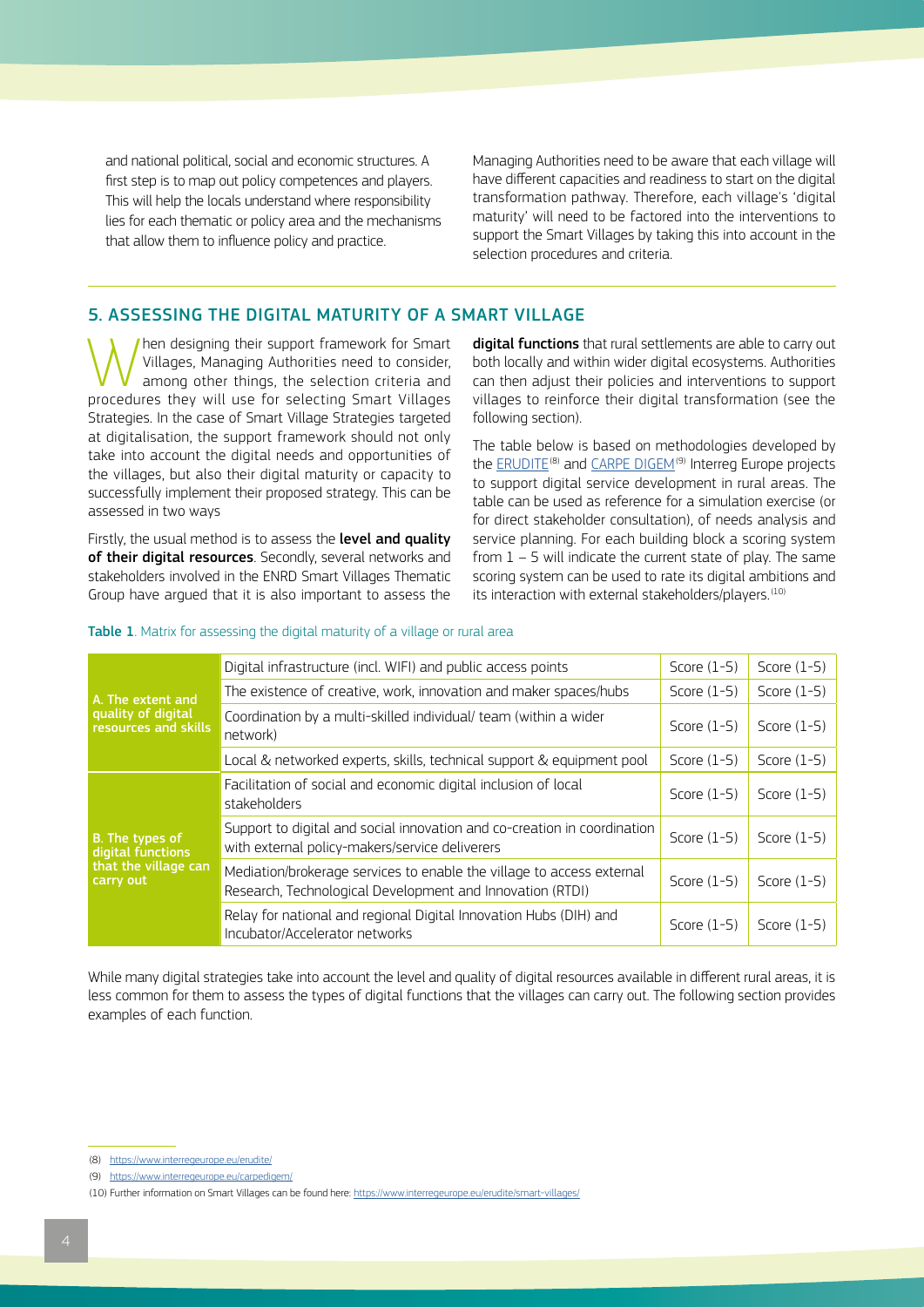## Facilitating the social and economic digital inclusion of local stakeholders

Village stakeholders need locally accessible and tailored support to ensure everyone has the same opportunities and no one is left behind. This function can range from delivering entry level to 'state of the art' digital training/competence acquisition, literacy skills and digital 'helplines' to help take advantage of the latest/most widespread technologies and new or planned public and business services.

## CONNECTED SCHOOL CAMPUS KAUHAJOKI (FINLAND)

In a town of 15000 inhabitants, a municipal company, established by seed funding from a consortium of local authorities from the local region, built a Fiberto-the-home (FTTH) network to provide mega speeds to homes, businesses and communities. As a result, a school campus has been created. It brings together 1000 children and pupils from kindergarten to high school with a 1Gbits/s connection and 130 teachers and professionals, in a digital and environmental structure designed to encourage educational autonomy and learning. In the Kauhajoki campus, an FTTH pilot was launched in the early 2010's to connect all classrooms with optical fibre. Tools such as interactive whiteboards large video screens (for tablets for the children and students and for the communication network that allows exchanges between teachers and parents) are used on a daily basis. The curriculum also ensures that the students become digitally skilled from an early age.

## More info: [www.interregeurope.eu/erudite/photo-gallery/](https://www.interregeurope.eu/erudite/photo-gallery/)

#### Other initiatives:

- **•** The WAB (France) [https://enrd.ec.europa.eu/projects-practice/wab-rural](https://enrd.ec.europa.eu/projects-practice/wab-rural-high-school-digital-transition_en)[high-school-digital-transition\\_en](https://enrd.ec.europa.eu/projects-practice/wab-rural-high-school-digital-transition_en)
- **•** Balquhidder community broadband (UK) [https://enrd.ec.europa.eu/sites/enrd/files/s7\\_smart](https://enrd.ec.europa.eu/sites/enrd/files/s7_smart-villages_balquhidder_scot-uk.pdf)[villages\\_balquhidder\\_scot-uk.pdf](https://enrd.ec.europa.eu/sites/enrd/files/s7_smart-villages_balquhidder_scot-uk.pdf)
- **•** PRIP2 and Rural Area Information Technology Broadband Network – RAIN (Lithuania) [https://enrd.ec.europa.eu/projects-practice/prip](https://enrd.ec.europa.eu/projects-practice/prip-development-broadband-connection-infrastructure_en)[development-broadband-connection-infrastructure\\_en](https://enrd.ec.europa.eu/projects-practice/prip-development-broadband-connection-infrastructure_en)
- **•** Molenwaard Civil Society Broadband (The Netherlands) [https://enrd.ec.europa.eu/sites/enrd/files/tg\\_rural](https://enrd.ec.europa.eu/sites/enrd/files/tg_rural-businesses_case-study_molenwaard.pdf)[businesses\\_case-study\\_molenwaard.pdf](https://enrd.ec.europa.eu/sites/enrd/files/tg_rural-businesses_case-study_molenwaard.pdf)
- **•** New digital opportunities for rural areas, Community Broadband – ENRD Case Study https://enrd.ec.europa.eu/sites/enrd/files/tq\_rural[businesses\\_case-study\\_community-broadband.pdf](https://enrd.ec.europa.eu/sites/enrd/files/tg_rural-businesses_case-study_community-broadband.pdf)

## Supporting digital and social innovation and co-creation in coordination with external policy‑makers/service deliverers

In order to keep up with change, villages need to mobilise their key resource: people. This function involves creating local intermediaries that empower local people to co-design solutions with the support of external policy-makers and service deliverers.



## DIGITAL VILLAGES (GERMANY)

The Fraunhofer Institute tested a holistic approach for the digitalisation of rural services in several pilot villages in Germany. They worked in a bottom up way with residents, firms and the public sector to consider all aspects of the local digital ecosystem – the infrastructure, the technical platform, domain specific applications, society (needs and skills) and the organisational system. Through the creation of a common digital platform, the Institute is developing new digital solutions in a variety of fields such as the supply of local goods, communication, mobility and e-government. The platform enables the creation of shared services and common rules, and the incorporation of basic tools such as payments, login, data usage controls and partner networks. Local residents work with interdisciplinary teams to create a range of user-friendly apps.

More info: [https://enrd.ec.europa.eu/sites/enrd/files/](https://enrd.ec.europa.eu/sites/enrd/files/tg_smart-villages_case-study_de.pdf) [tg\\_smart-villages\\_case-study\\_de.pdf](https://enrd.ec.europa.eu/sites/enrd/files/tg_smart-villages_case-study_de.pdf)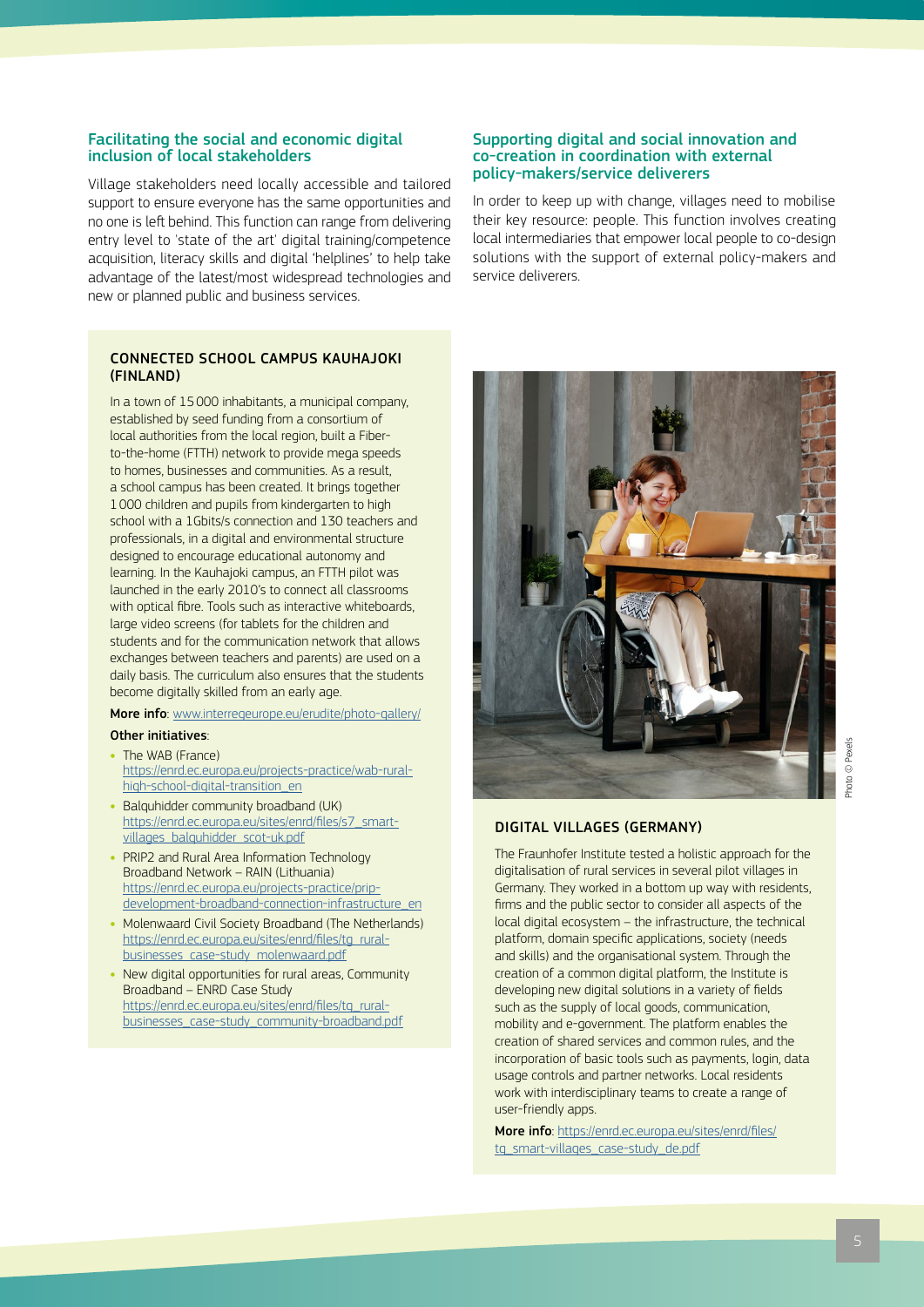### Providing mediation/brokerage services to enable villages to access external Research, Technological Development and Innovation (RTDI)

A third function is that of mediation or brokerage to enable villages to identify and act upon technology, social and market trends and create mutually beneficial partnerships with RTDI stakeholders such as universities, tech companies and government research agencies $(11)$ .

## DIGITAL TRANSFORMATION ECOSYSTEMS IN COUNTY DONEGAL (IRELAND)

Donegal (Ireland) is implementing a county-wide digital transformation strategy, based on the partnership of key players, that aims to i) increase digital research; ii) build a strong digital community; and iii) strengthen county and local digital clusters. They are creating a hierarchical network of digital hubs, such as the one created through the ERUDITE Interreg project, that act as digital enablers and access points, providing a range of digital services and capacity building to enable more remote rural areas to host and foster high-tech companies and extend highly skilled digital employment opportunities in to all corners of the county. The next ambition of this network is to match the supply of digital skills with emerging jobs in the area, accessing knowledge and research emerging in other EU regions and build on the wider EU network ERNACT - European Regions Network for the Application of Communications Technology - of which Donegal is a key member.

More info: [https://enrd.ec.europa.eu/sites/enrd/files/tg8\\_](https://enrd.ec.europa.eu/sites/enrd/files/tg8_smart-villages_digital-donegal_ie_sanemeterio.pdf) [smart-villages\\_digital-donegal\\_ie\\_sanemeterio.pdf](https://enrd.ec.europa.eu/sites/enrd/files/tg8_smart-villages_digital-donegal_ie_sanemeterio.pdf)



## Acting as relays for EU and other Digital Innovation Hubs  $(DIH)^{(12)}$  and Incubator/ Accelerator networks<sup>(13)</sup>

Finally, the local co-working spaces and fab-labs set up in rural communities can act as local gateways or relays which ensure there is a two-way flow between local communities and regional and national structures such as Digital Innovation Hubs. This can enable rural communities to participate and benefit from the activities of these bodies while simultaneously ensuring that their services and technologies are agile and demand-led.

## DIGITAL INNOVATION HUB (DIH) (SLOVENIA)

4PDIH is a digital innovation hub based in the capital of Slovenia. Through its partnership with the national Fab-Lab network of Slovenia and the Association of Municipalities and Towns of Slovenia, it is closely connected to rural municipalities and communities. The Fab-Lab network (80% are members located in rural areas) offers communities physical spaces for prototyping and developing digital competences. Within 4PDIH, a Public-Private-People-Partnership Digital Innovation Hub within the CARPE DIGEM Interreg project designed an interactive tool to visualize the digitalisation priorities of the Slovenian municipalities.

A web tool 'Pomoč na Dlani' (Helping Hand) is available to connect people who need help - such as elderly people needing food or pharmacies, or people requiring childcare with people and organisations who offer this help free of charge. Together with the Association of Municipalities, the Laboratory of Telecommunications of the University of Ljubljana (LTFE) has designed a service that supports the municipalities and their public administrators in their remote meetings. Both services have become especially relevant during the COVID-19 lockdowns.

**Other initiatives: Cowocat Rural. A Network of** co-working spaces in rural Catalonia (Spain) [https://enrd.ec.europa.eu/projects-practice/cowocatrural](https://enrd.ec.europa.eu/projects-practice/cowocatrural-network-coworking-spaces-rural-catalonia_en)[network-coworking-spaces-rural-catalonia\\_en](https://enrd.ec.europa.eu/projects-practice/cowocatrural-network-coworking-spaces-rural-catalonia_en)

The assessment of the digital functions is just the starting point for the development of a roadmap for the digital transformation of a village or group of villages. The following section provides insights into the key stages of such a transformation to help Managing Authorities to plan their interventions and villages to prepare their strategies and applications for support.

<sup>(11)</sup> The Communication from the Commission to the European Parliament, the Council, the European Economic and Social Committee and the Committee of the Regions: [Digitising European Industry](https://ec.europa.eu/digital-single-market/en/news/communication-digitising-european-industry-reaping-full-benefits-digital-single-market) [\(https://ec.europa.eu/digital-single-market/en/news/communication-digitising-european-industry-reaping-full-benefits-digital-single-market](https://ec.europa.eu/digital-single-market/en/news/communication-digitising-european-industry-reaping-full-benefits-digital-single-market)) "Reaping the full benefits of a Digital" (COM(2016)180) aims to *"to reinforce the EU's competitiveness in digital technologies and to ensure that every industry in Europe, in whichever sector, wherever situated, and no matter of what size can fully benefit from digital innovations"*.

<sup>(12)</sup> See the Digital Innovation Hubs website for a full description of characteristics of DIH. These will be further supported through the Digital Europe Programme. <https://ec.europa.eu/digital-single-market/en/digital-innovation-hubs>

<sup>(13)</sup> As the Roundtable on Digitising European Industry: Working Group 1 - Digital Innovation Hubs states: *"Digital Innovation Hubs must cater for a wide spectrum of needs*  and as such will have multiple facets. They must be agile and demand-led, and build sustainable innovation ecosystems, not just gateways to services. While there can be no one-fit-all approach, Hubs should be united by common values based on independence, a commitment to excellence and customer service, and a proactive, *innovative approach."*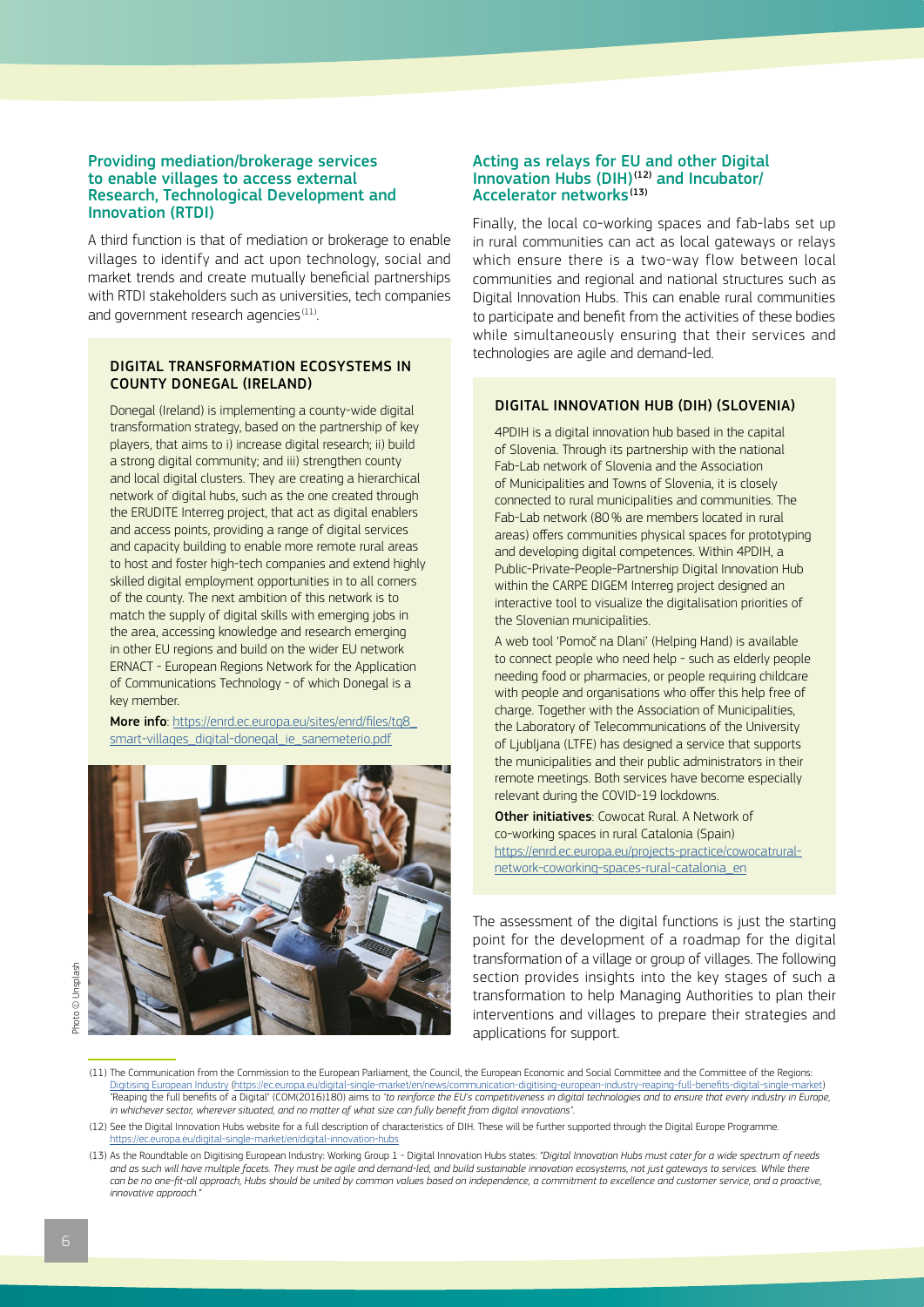# <span id="page-6-0"></span>6. THE DIGITAL TRANSFORMATION OF RURAL VILLAGES

Smart Villages addressing rural digitalisation embark<br>
on a journey which not only requires 'catching up'<br>
with more urbanised areas in terms of digital<br>
specuses but also designing digital solutions from a rural on a journey which not only requires 'catching up' resources but also designing digital solutions from a rural perspective and carving out of digital functions that the village can carry out to become a realistic player within

a wider digital ecosystem.

The transformation process described in the diagram below is based on the ERUDITE and CARPE DIGEM INTERREG projects, as well as on the Smart Villages journeys undertaken by some of the longest running Smart Village examples such as Lormes (FR), Murat- South Ostrobothnia (FI); Donegal (IE).

## Figure 1. Key stages in the digital transformation of rural areas

| 1. Excluded    | • Poor or no mobile and broadband<br>• Low/no skills                                                                                                                                                                                                      |
|----------------|-----------------------------------------------------------------------------------------------------------------------------------------------------------------------------------------------------------------------------------------------------------|
|                | • Low/no public-private services<br>• Low/no inclusion                                                                                                                                                                                                    |
| 2. Connected   | • Basic Broadband<br>• Elementary capacity building<br>• Entry level digital literacy/inclusion<br>• Engage target stakeholders and co-identify priority actions                                                                                          |
| 3. Engaged     | • Widespread digital literacy & service use<br>• Local access to training, education, public & business services<br>• Stakeholder input to services design, roll out & monitoring                                                                         |
| 4. Experienced | • Fibre broadband<br>• Business/citizen capacity to exploit digital innovation<br>• Cooperators in territorial digital transformation<br>• Full equivalency of service access with metropolitan areas                                                     |
| 5. Player      | • Full technical, economic and social capacity to innovation &<br>contribute to digital + sustainable economy and society<br>· Village (co)owner of its data & shares in added value created<br>• Partner in the development of new products and services |

The diagram illustrates that in the early stages there is a stronger need to support hard physical investments to bring internet and digital infrastructure to rural areas, together with soft interventions for capacity building in digital skills to take advantage of the investments made. As villages move towards more advanced stages, the interventions focus increasingly on the combination of soft and hard actions to enable villages and their actors to become digital players within wider regional and national ecosystems.